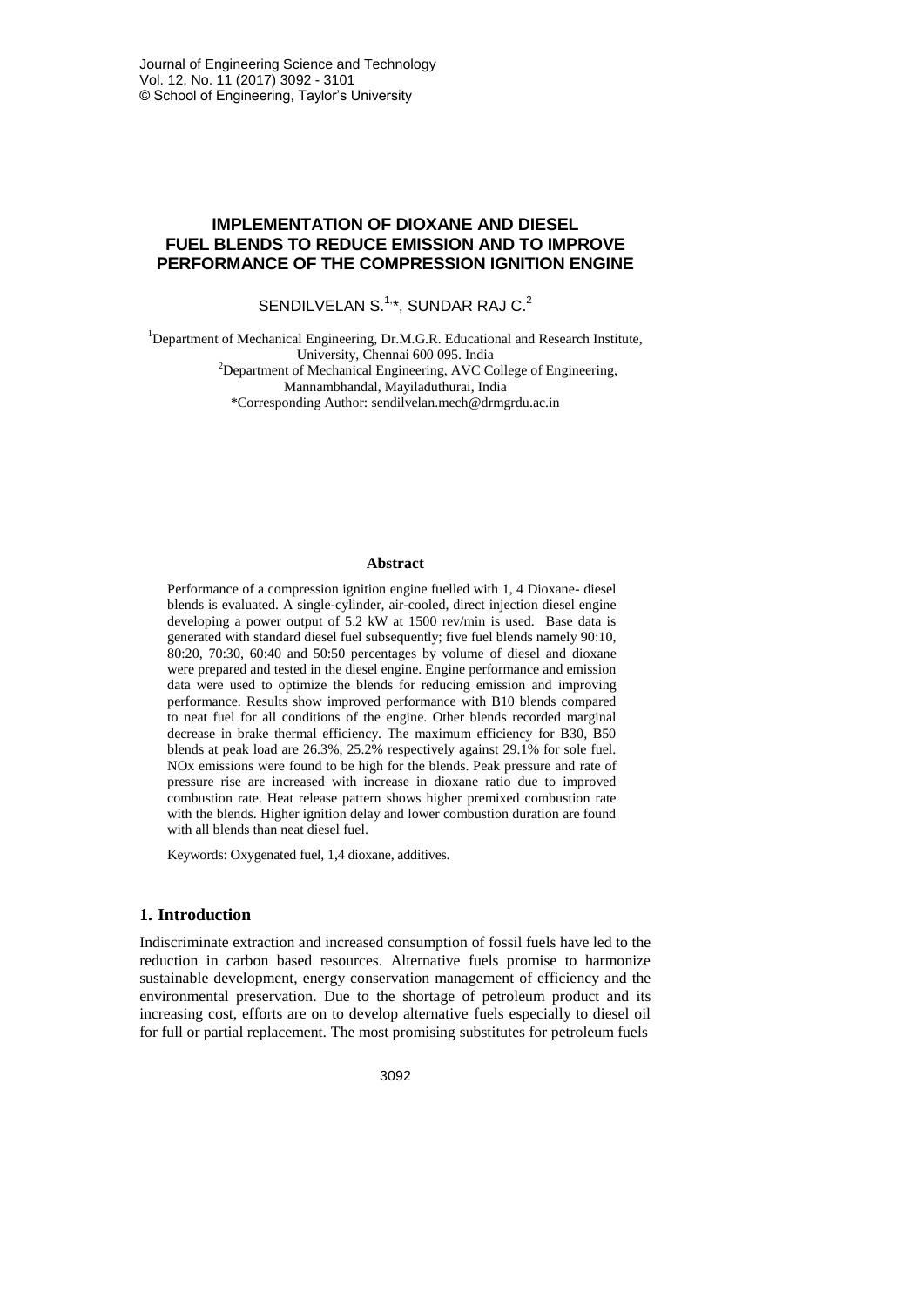| <b>Abbreviations</b> |                                        |
|----------------------|----------------------------------------|
| <b>BSFC</b>          | <b>Brake Specific Fuel Consumption</b> |
| <b>BP</b>            | <b>Brake Power</b>                     |
| CO                   | Carbon Monoxide                        |
| CI                   | Compression Ignition                   |
| <b>DEE</b>           | Diethyl Ether                          |
| HC.                  | Hydro Carbon                           |
| <b>MEA</b>           | Methoxyethyl Acetate                   |
| $NO_{x}$             | Oxides of Nitrogen                     |
| <b>SI</b>            | <b>Spark Ignition</b>                  |

are the alcohols-mainly methanol and ethanol (renewable fuels). These renewable fuels can be made from several non-petroleum sources and they also considerably reduce the pollution problems associated with automobiles. Ethanol produced from biomass shows promise as a future fuel for spark ignition (SI) engines because of its high-octane quality. Ethanol is not suitable for compression ignition (CI) engines because of its low cetane number. But ethanol can be easily converted through a dehydration process to produce Diethyl Ether (DEE), which is an excellent CI fuel with higher energy density than ethanol by itself. Diesel engines have the advantages of high thermal efficiency lower emission of CO and HC. However, they have the disadvantage of producing smoke, particulate matter and oxides of nitrogen and it is difficult to reduce both NOx, and smoke density simultaneously in diesel engine due to trade-off between NOx and smoke. It follows; therefore, that substantial amount of effort has been directed at providing solutions to these problems. The addition of oxygen containing compounds to diesel fuel has been proposed as a method to complete the oxidation of carbonaceous particulate matter and associated hydrocarbons. In addition, many oxygenates have high cetane number and their association with diesel results in high cetane number and hence lower exhaust emissions. Due to these advantages, there is growing interest in the introduction of oxygenates into diesel fuel.

Methoxyethyl acetate (MEA) was considered as an ignition-improving additive to methanol powered diesel engines [1]. However, MEA is a gaseous fuel and therefore requires that a vehicle be adopted for gaseous operation [2]. In addition, the fuel delivery infrastructure is not currently suitable to distribute large quantities of a gaseous fuel. For these reasons, there is interest in new liquid compression ignition fuels or fuel additives, which have high cetane rating and reduce particulate emissions and at the same time they are compatible with current vehicle technology and fuel delivery infrastructure.

Some oxygenated compounds like ethers or methyl carbonates have been tested as additives to improve the performance of some petroleum derived diesel fuels. Ethers, that have been proposed and or tested for use as blends with diesel fuel include dimethoxymethane, 1,2-diemthoxyethane, 1,2 -dimethoxypropane, butyl ether, 2-ethoxyethyl ether, 2-ethoxyethyl ether, pentyl ether and dibutoxymethane [3-5]. Bailey et al. [6] suggest that DEE as a potential replacement fuel for CI Engines. The molecular weights of DEE are low; the molecules have high hydrogen to carbon ratios and a low number of carbon-to-carbon bonds [7-9].

All these properties lower the tendency of forming solid carbon particulate during combustion. The molecules contain oxygen, which also suppress the formation of soot. The molecular bonds break up to radicals at reasonable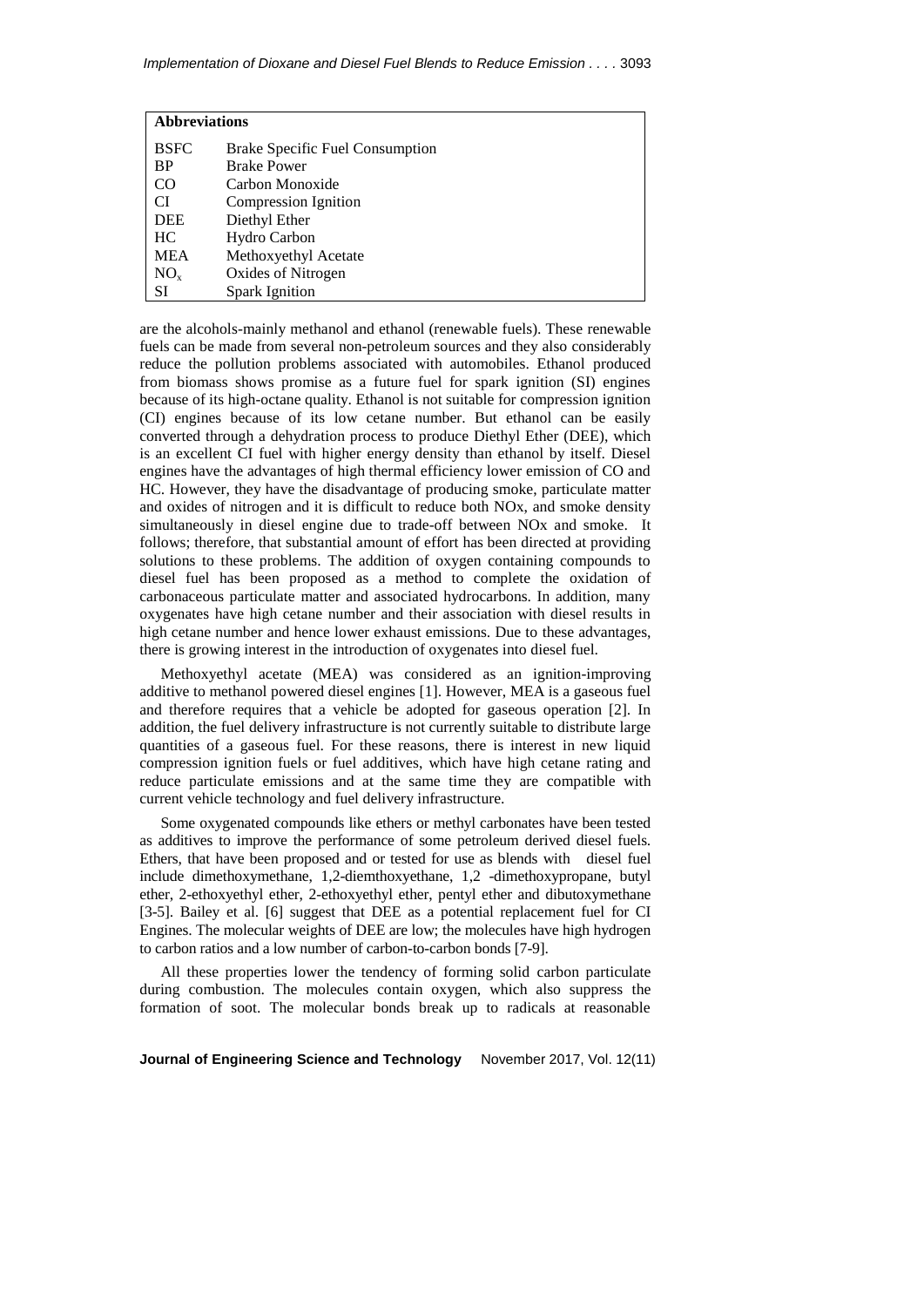activation energy, which leads to high cetane numbers. DEE has long been known as a cold start aid for engines, is an oxygenated renewable fuel, which is completely miscible with diesel. Mohanan et al., [10] studied the effect of DEE on the performance and emissions of a four-stroke direct injection diesel engine and found that 5% DEE can be blended with diesel fuel to improve the performance and to reduce emissions of the diesel engine even though experiments were carried out successfully up to 25% DEE blend.

Gong Yanfeng et al., [11] proved 15% of 2-methoxyethyl acetate (MEA) can be used to decrease exhaust smoke as a new oxygenated additive of diesel with marginal increase in efficiency 1, 4 dioxane (1,4-dioxacyclohexane) a new oxygenate is investigated in this study. Dioxane at present using as a solvent for organic compounds is miscible in diesel. The hydrocarbon moieties of these molecules constitute the hydrophobic portion of the structure due to their strong affinity over diesel fuel while the two oxygen molecules form very strong hydrogen bond with ethanol as shown in Fig. 1, therefore it is non-ionic and can form a stable, homogenous emulsion with ethanol.



**Fig. 1. Bond between the dioxane, diesel (D) and ethanol (E).**

Zhenkun Lin et al., [12] studied combustion intermediates of a cyclic oxygenated hydrocarbon, 1,4-dioxane at low pressure with an equivalence ratio of 1.80 and found no aromatic intermediates, that was a prominent difference between the fuel-rich flames of 1,4-dioxane and previously studied noncyclic oxygenated hydrocarbons. Literature review reveals that most of the work has been done with MEA and DEE on a single cylinder direct injection diesel engine. Hence, the present experiments have been undertaken to evaluate the performance, combustion and emissions of a single cylinder direct injection diesel engine operating on 1,4 dioxane diesel blends.

### **2. Fuel Properties of 1, 4 Dioxane and Diesel**

General fuel properties of 1, 4 dioxane, and diesel are presented in Table 1. As a compression ignition fuel, dioxane has several favourable properties for on board storage.

## **3.Parameter Tested and Experimental Procedure**

Experiment were conducted on kirloskar TV1, four stroke, single cylinder, air cooled diesel engine. The rated power of the engine was 5.2 kW at 1500 rpm. The engine was operated at a constant speed of 1500 rpm and standard injection pressure of 200 bar pressure. The fuel flow rate was measured on volume basis using a burette and a stop watch. K-type thermocouple and a digital display were employed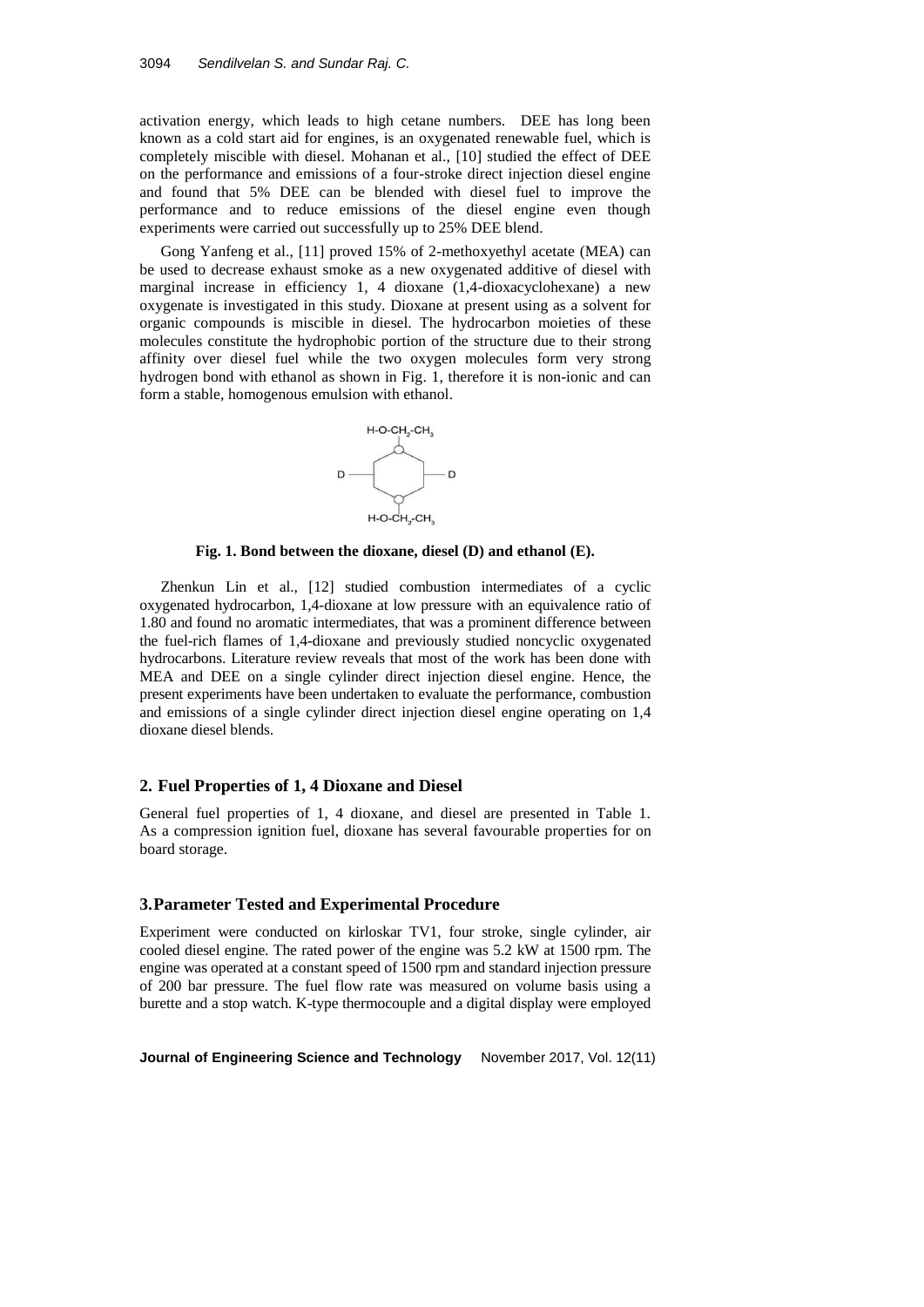to note the exhaust gas temperature. AVL smoke meter was used for measurement of smoke density. NOx emission was measured by five gas AVL analyser. In cylinder pressure was measured with help of AVL combustion analyser.



**Table 1. Chemical properties of diesel, 1, 4 dioxane.**



**Fig. 2. Experimental setup.**

Experiments were conducted with five different blends of diesel with dioxane ranging from 10 to 50% by volume to sole fuel. The schematic experimental setup is shown in Fig. 2. Readings were taken, when the engine was operated at a constant speed of 1500 rpm for all loads. Parameter like engine speed, fuel flow and the emission characteristics like NOx and smoke were recorded. The performance of the engine was evaluated in terms of brake thermal efficiency,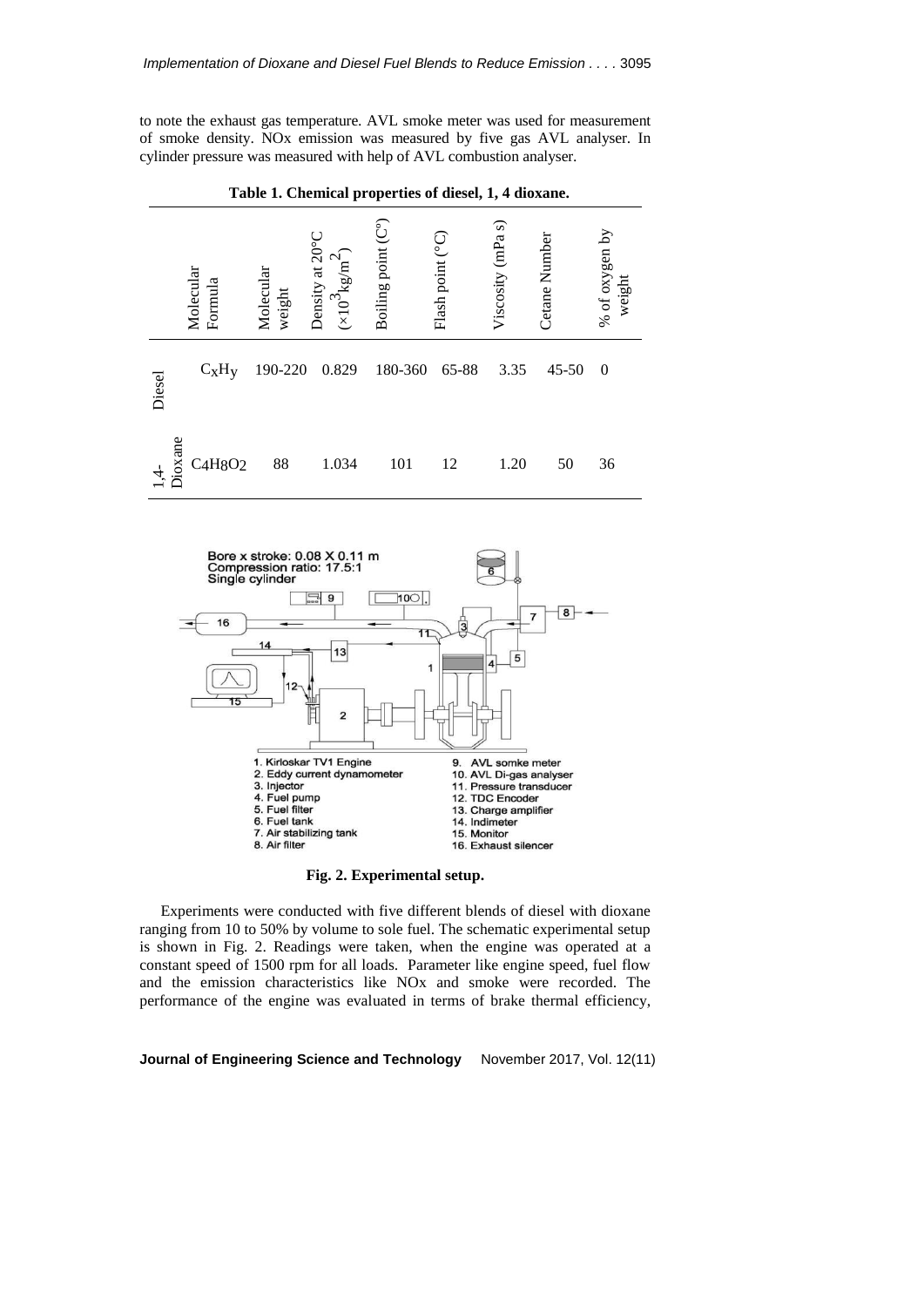brake power, specific fuel consumption from the above parameters. The combustion characteristics like cylinder pressure and heat release rate were noted for different blends.

### **4. Results and Discussion**

## **4.1. Performance parameters**

Figure 3 shows the specific fuel consumption for different 1,4 dioxane additions. The BSFC is less for B10 blend as that of neat diesel and other blends. This is due to better combustion of diesel fuel, which results in higher heat release. As the amount of dioxane in the blends increases, heat value of the blends decreases [13]. To maintain the same power, more fuel is consumed. Thus, BSFC will increase as the blended fuels with high dioxane concentration are used. The BSFC of B50 blend is higher than other blends. The stoichiometric air requirement for the combustion of dioxane is lower, since they already contain oxygen in its structure. This means that a larger amount of fuel can be burnt in a given amount of air and hence the BSFC decreases for the blend. However, the lower heat value of the dioxane makes heat value of the mixture to decrease and hence the BSFC to increase for higher blends. The increase in BSFC with respect to addition of dioxane indicates that there is no cavitation in the injector nozzle and choking of flow up to 50% addition.



**Fig. 3. Specific fuel consumption vs. BP for different blends.**

The increase in SFC reflects on brake thermal efficiency. Figure 4 shows the variation of brake thermal efficiency for different blends with brake power. From the figure, it is observed that 10% dioxane blend gives better performance over the entire load range compared to neat diesel and other blends. This may be due to the addition of oxygen containing compounds to the diesel fuel. This excess oxygen helps in oxidation of carbonaceous particulate matter and associated hydrocarbons [14].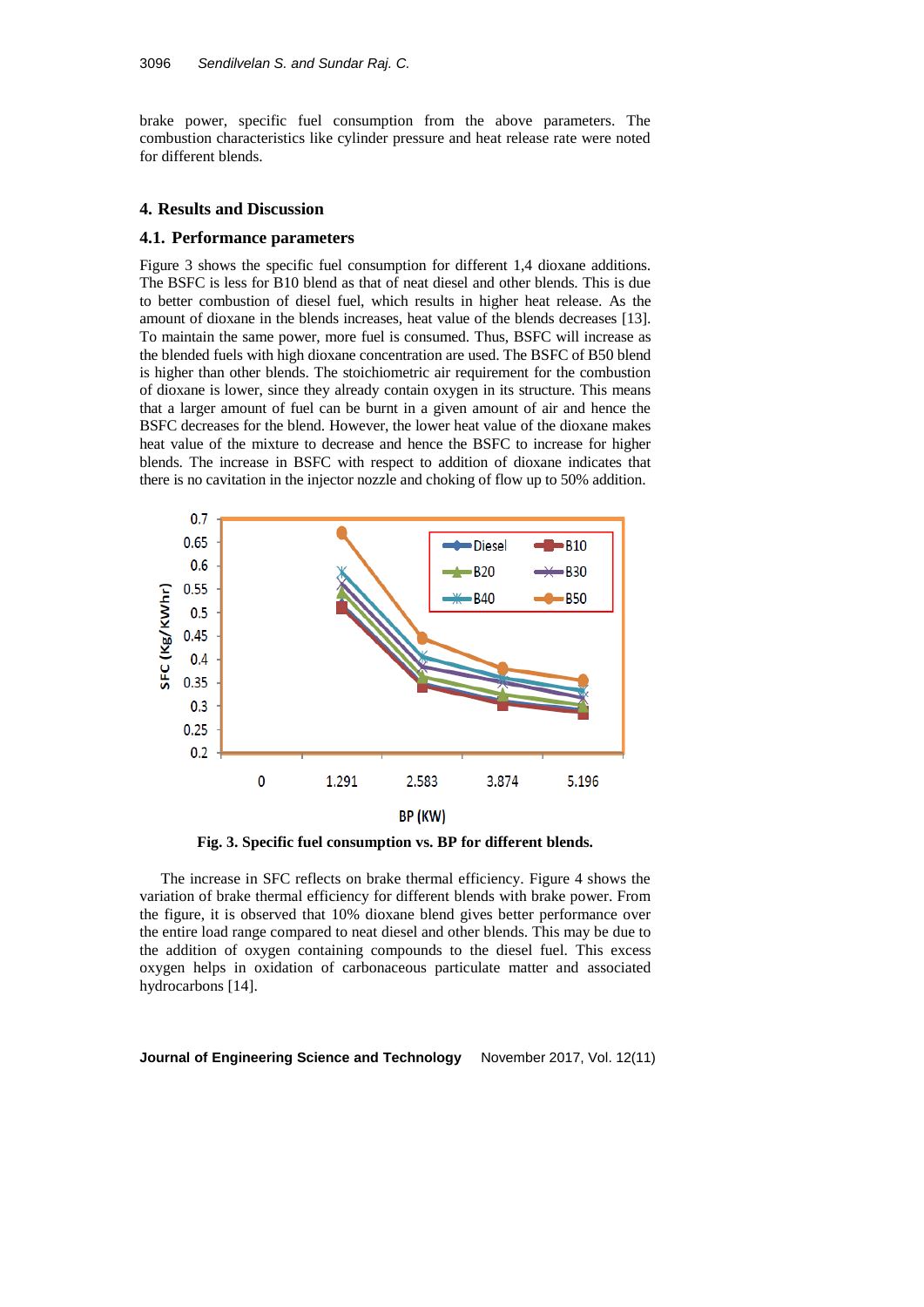

**Fig. 4. Brake thermal efficiency vs. BP for different blends.**

The maximum efficiency for B30, B50 blends at peak load are 26.3%, 25.2% respectively against 29.1% for sole fuel. Since B10 blends recorded comparable results for BSFC and brake thermal efficiency with diesel it is taken as the optimum blend and the emission parameters of the optimum blend for different load.

# **4.2.Emission parameters**

The variation of smoke density is shown in Fig. 5. The smoke emission is reduced with all blends compared to neat diesel. The smoke reduction is 18% for B10 blends and 33% for B50 blends.



**Fig. 5. Smoke density vs. BP for different blends.**

The presence of excess oxygen and complete combustion results in lower smoke. The results reveal that the tendency to generate soot from the fuel-rich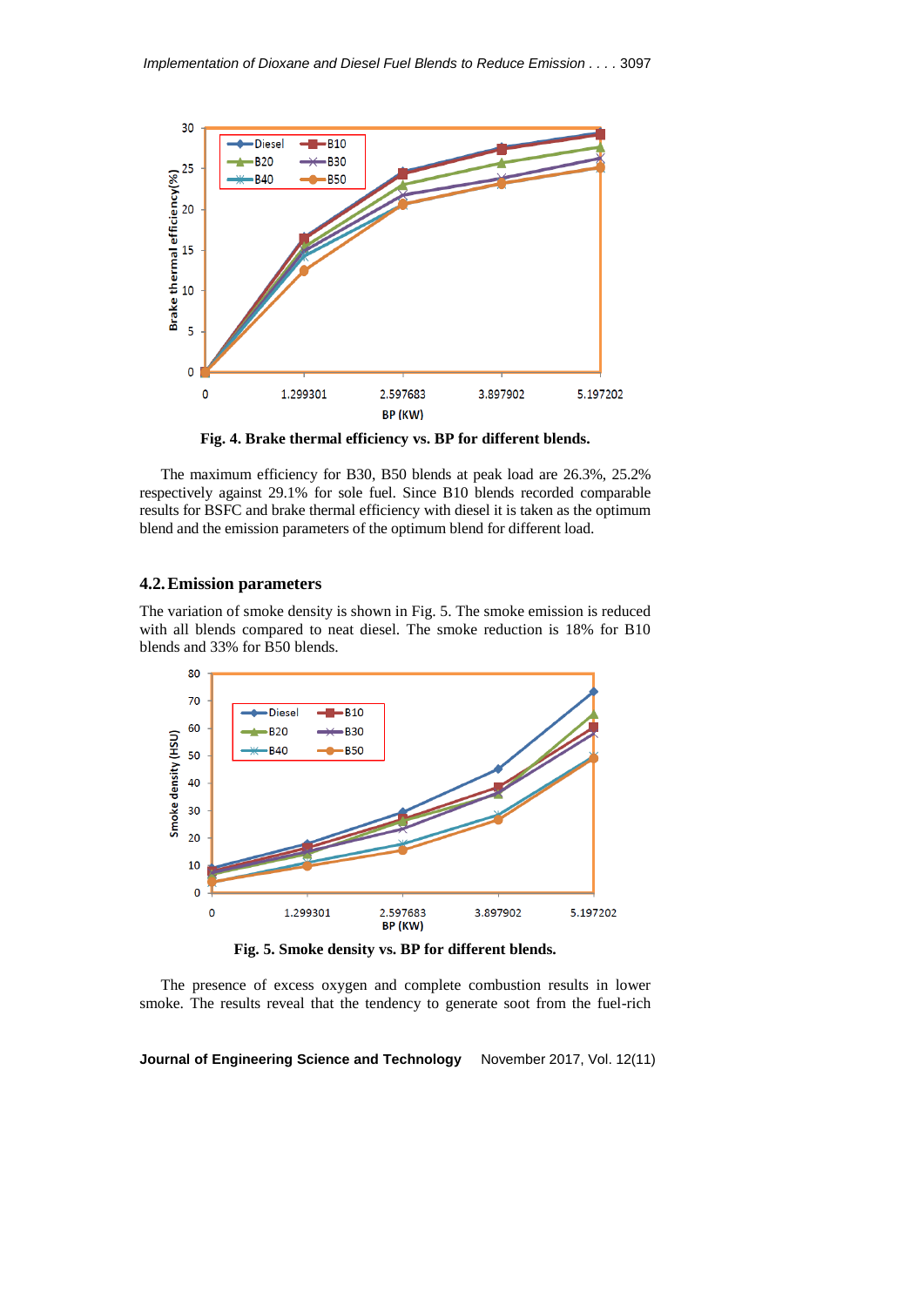regions inside diesel diffusion flame is decreased by dioxane in the blends [15]. Figure 5 illustrate that the smoke reduction rate is high at higher loads than the medium and low loads as the combustion temperature is high between 75 to 100% load.

Figure 6 illustrates the NOx emission with brake power of the engine. Nitrogen oxides emissions are predominately temperature phenomena. NOx emissions of blends increase than those of sole fuel as dioxane proportion and load increase. The maximum increase in NOx emissions occur at 80~100% load conditions because of long ignition delay and rich oxygen circumstance from dioxane in the mixture. However, the NOx emission at higher blends slightly decreases as the exhaust gas temperature decreases at higher blends [16].



**Fig. 6. NOx vs. BP for different blends.**

## **4.3. Combustion parameters**

Dioxane contains two oxygen molecules that increase the spray optimization and evaporation. Hence it improves the combustion process of the engine. Figure 7 illustrate cylinder pressure traces of dioxane blended diesel fuels. It is found that at the same engine speed and maximum load, the cylinder pressure shows greater differences for sole fuel and oxygenated fuel. The peak pressure is 75 bar for B50 blends and is 70 bar for sole fuel. An increase of 1bar peak pressure is observed for every 10% addition of dioxane.

Figure 8 illustrates heat release rate for oxygenated fuel blends and sole fuel for different crank angle. Heat release rate curves of the oxygenated fuel blends and sole fuel shows similar curve pattern although the rate of heat release for the B50 blends shows higher heat release than sole fuel. The reason is the rate of diffusion combustion of the oxygenated fuel increasing the heat release rateconsequently oxygenated fuel has controlled rate of pre-mixed combustion [17].

From the above results, it was concluded that 10% of 1,4 dioxane can be blended with diesel to improve performance of a diesel engine without any engine modifications. Higher proportions of 1,4 dioxane with diesel decreases the thermal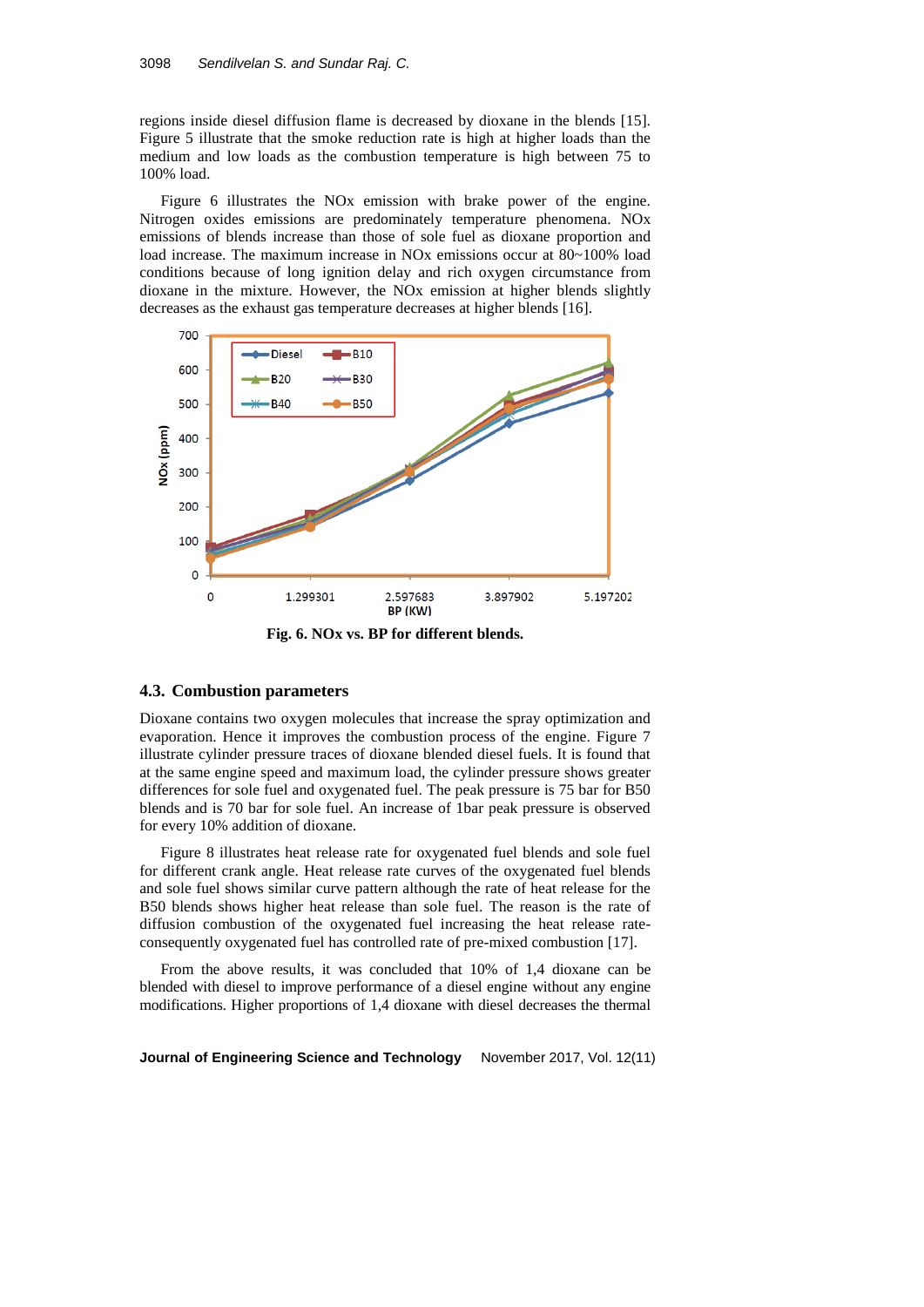efficiency with decrease in smoke and increase in NOx. 10% dioxane with diesel performs better than diesel in all aspects and was taken as optimum blend.



 $-20$  $-10$  $\mathbf 0$ 10 20 40 50  $-30$ 30 60 70 80 Crank angle (deg)

90

**Fig. 8. Heat release rate vs. BP for different blends.**

 $-20$ 

The increase of BSFC for higher blends indicates that there are no cavitations in the injector nozzle and choking of flow with respect to the addition of dioxane. The 1-4 dioxane are procured in the open market at Rs. 60/-(\$1.0) per litre respectively when compared to Diesel at Rs.54/- (\$0.9) per litre. The cost of operation per hour is highest for 10 % 1-4 dioxane as the basic cost per litre is high. Though at present the cost of 1-4 dioxane are marginally higher than the cost of diesel which may be a temporary phenomenon on account of the current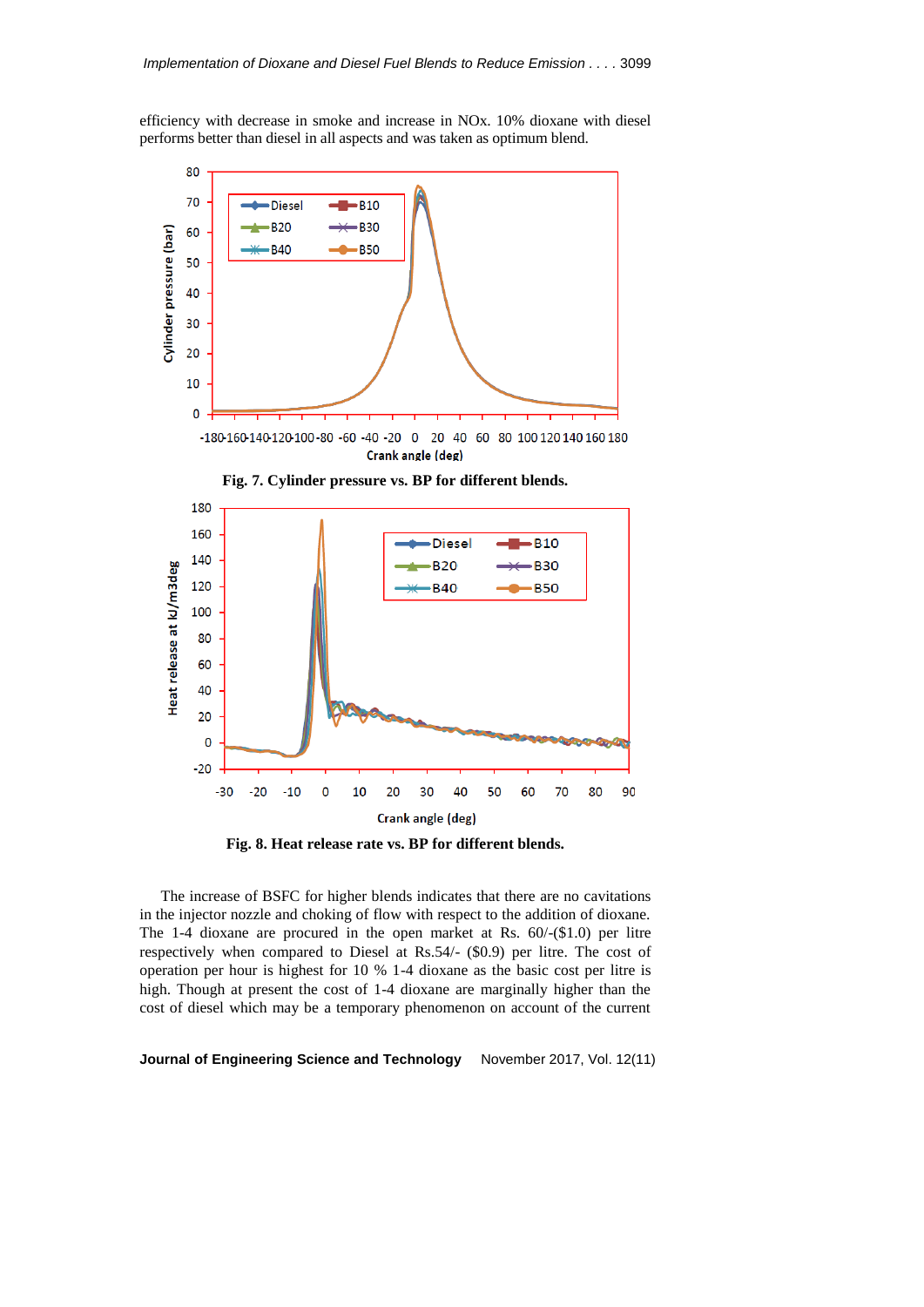policy of the oil-producing nations, it is likely to go up even this policy of higher petroleum charges leading to unforeseen escalation on the price of crude oil. A study is under way to investigate facilitated transport enabled in situ chemical oxidation to treat 1,4-dioxane-contamined source zones effectively. The technical approach consists of the co-injection of strong oxidants (such as ozone) with chemical agents that facilitate the transport of the oxidant

# **5. Conclusions**

Tests were carried out on the diesel engine with different blends of 1,4 dioxane and diesel without any modifications in the fuel injection system. The following conclusions are made based on the test results.

- 10% dioxane blends improves the brake thermal efficiency and reduces BSFC of the diesel engine.
- In diesel engine, up to 30%, dioxane can be substituted for diesel fuel without any modification in the fuel injection system.
- The increase of BSFC for higher blends indicates that there is no cavitation in the injector nozzle and choking of flow with respect to the addition of dioxane.
- Smoke levels were reduced for all blends.
- Increase in NO<sub>x</sub> was observed.
- Maximum cylinder pressure and heat release rate for blends were found to be increased

overall, it is concluded that 1,4 dioxane can be used as a blended fuel with diesel to replace 30% of diesel in a compression ignition engine with significant reduction in exhaust emissions as compared to neat diesel without any engine modifications. Modifications like thermal barrier coating and exhaust gas recirculation may be incorporated for significant improvements in efficiency to use higher blends.

# **References**

- 1. Alagu Sundara Pandian, A.; and Paullinga Prakash, R. (2014). A study on effect of oxygenated and metallo-organic fuel additives on the performance and emission characteristics of diesel engine. *International Journal of Engineering Research and Science & Technology,* 3(1), 113-121.
- 2. Brook, D.L.; Rallis, C.J.; Lane, N.W.; and Cipolat, D. (1984). Methanol with Dimethyl Ether Ignition Promoter as a Fuel for Compression Ignition Engines. *Proceedings of the 19th Intersociety Energy Conversion Conference*, 2, 654-658.
- 3. Sorenson, S.C.; and Mikkelsen, SE. (1995). Performance and emissions of a 0.273 litre direct injection diesel engine fuelled with neat dimethyl ether. *SAE Transaction,* Paper No. 950964.
- 4. Prabhahar, M.; MuraliManohar.; and Sendilvelan, S. (2012). Performance and Emission characteristics of diesel engine with various injection pressures using biodiesel. *Indian Journal of Science and Technology*, 5(6), 2880-2884.